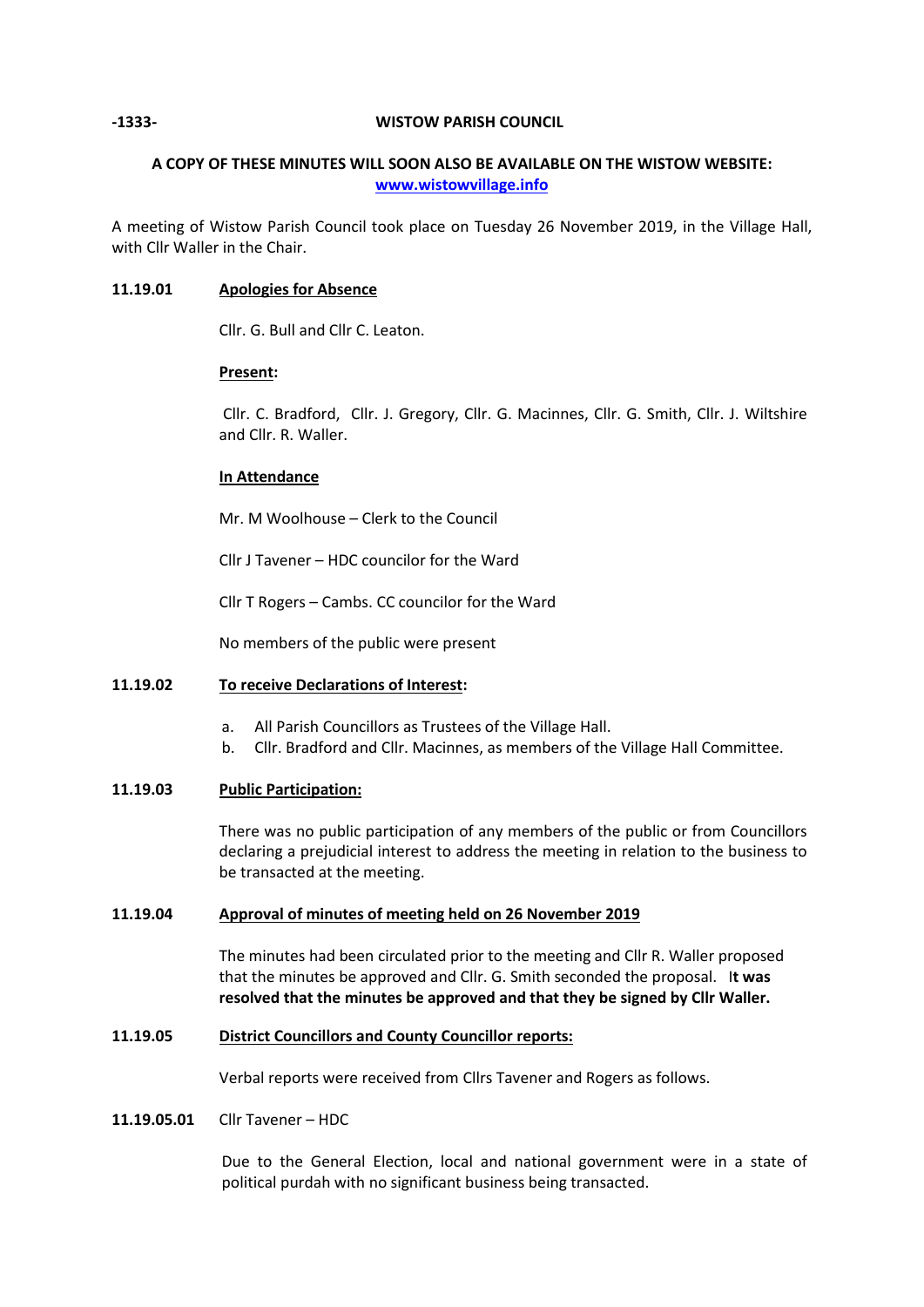## **-1334-**

## **11.19.05.02** Cllr T Rogers – Cambs. CC

Cambs. CC was also in the same state but the current progress on the future of County Hall was explained. The current plan was for a mix use development comprising hotel, offices and small museum covering Shire Hall's history.

The spoke and hub arrangements for the delivery of local services was working well following its decentralisation and had been well received by local residents.

Cllr Tavener left the Meeting

## **11.19.06 Approve the Minutes of the Parish Council Meeting on 29 October 2019:**

The previously circulated minutes were **unanimously agreed** as a true record of the proceedings. Cllr. Waller proposed and Cllr. Smith seconded that the minutes be accepted for signing by Cllr. Waller.

## **11.19.07 Matters arising or carried forward from the previous meeting.**

### **11.19.08.01** Street Lighting Upgrade

Cllr Macinnes reported that contractors had commenced installing the LED lighting.

### **11.19.08.02** Electricity Supply

The Clerk reported that ESPO had explained that Total Power and Gas, the current suppliers via Cambs. CC, would quote only if the Council agreed to a 6 month contract but without knowing the price in advance. He added that Warboys Council had transferred to ESPO/TGP and **it was agreed** that a contract be entered into with ESPO/TGP on the basis of their experience.

### **11.19.08.03** Winter Gritting

Cllr Smith reported that there had been one volunteer only to assist with gritting so that the task would fall to the councillors. A rental garage had been considered for the storage of the equipment and supplies but had been ruled out because of cost and it was intended to create storage space in the village hall shed. The Clerk was authorised to complete and return the paperwork.

### **11.19.08.04** Cyber Security

Cllr Smith reported that Cyberhood Watch, an offshoot of Neighbourhood Watch, had developed an on line quiz to explain the issues and steps that could be taken as well as setting out steps that can be taken to improve on line security. It was noted that WistowPC follows Friends against Scams on FaceBook.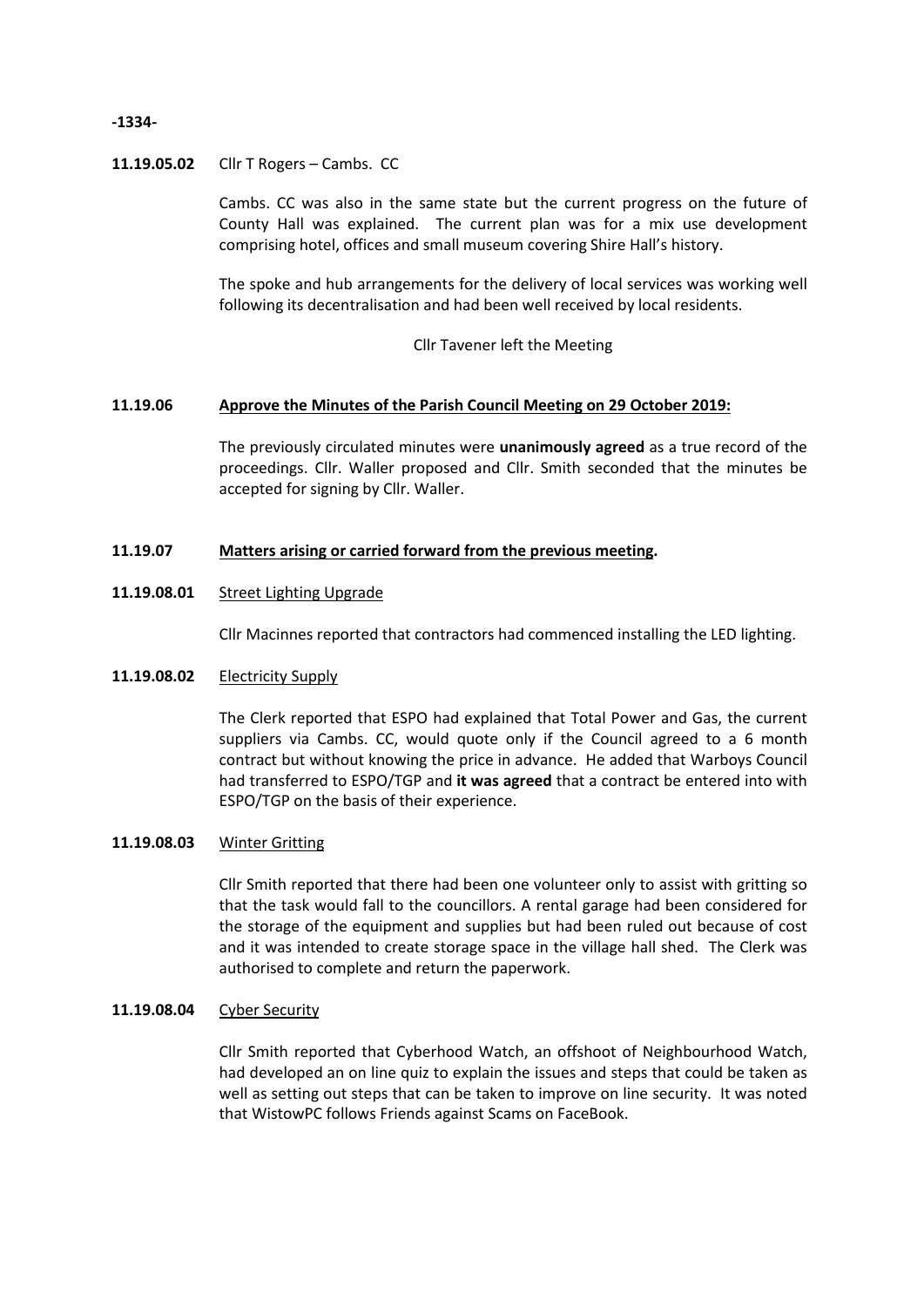### **11.19.06.05** Defibrillator

It was reported that a number of parishioners had been trained in the use of defibrillator equipment generally but were not specifically trained in the use of the village equipment and that more first aid classes would take place in the new year.

Cllr Wiltshire explained that a cost effective solution to the heating problem was to install a 12V heating element with associated control and battery in the cabinet and

**it was agreed** that he and Cllr Macinnes be and are authorised to spend up to £100 to purchase the necessary equipment to ensure that the battery is kept above the minimum effective temperature.

### **11.19.06.06** Village Hall Broadband

Cllr Macinnes reported that broadband was being installed in the Village Hall at the cost of the Village Hall Committee.

### **11.19.06.07** Speed Sensor

Cllr Wiltshire reported that the provider was proving to be of little help but he had established that the software to calibrate and analyse the traffic information was installed on the Parish Council laptop. It was agreed that the Clerk would establish that the software was installed and also meet Cllr Wiltshire and Mr Carter to transfer the data from the speed sensor to the laptop for analysis after which the findings would be provided to Cambs. Police. Cllr Wiltshire explained he was reluctant to spend c£140 on its recalibration before establishing that the speed sensor was operational and recording properly.

### **11.19.06.08** Dog Fouling.

Cllrs Macinnes and Smith proposed that £250 be spent on winter high visibility literature and information packs reminding residents of the need to tidy up their animal's excrement. Cllr Macinnes requested that £50 be spent on another supply of dog mess collection bags. It was agreed that both proposals be accepted.

#### **11.19.06.09** Oakland Avenue gas supply

The meeting considered the gas works to be undertaken in January 2020 and concluded that any interruption to the supply during the works would be of short duration and Cadent would inform the residents in advance.

### **11.19.06.10** Bridge Street Flooding

The Clerk reported that because of financial constraints Cambs CC was unable to empty the gulleys until the new year but photos should be taken of any future flooding so that CCC could see the problem and treat the problem as an emergency.

### **-1335-**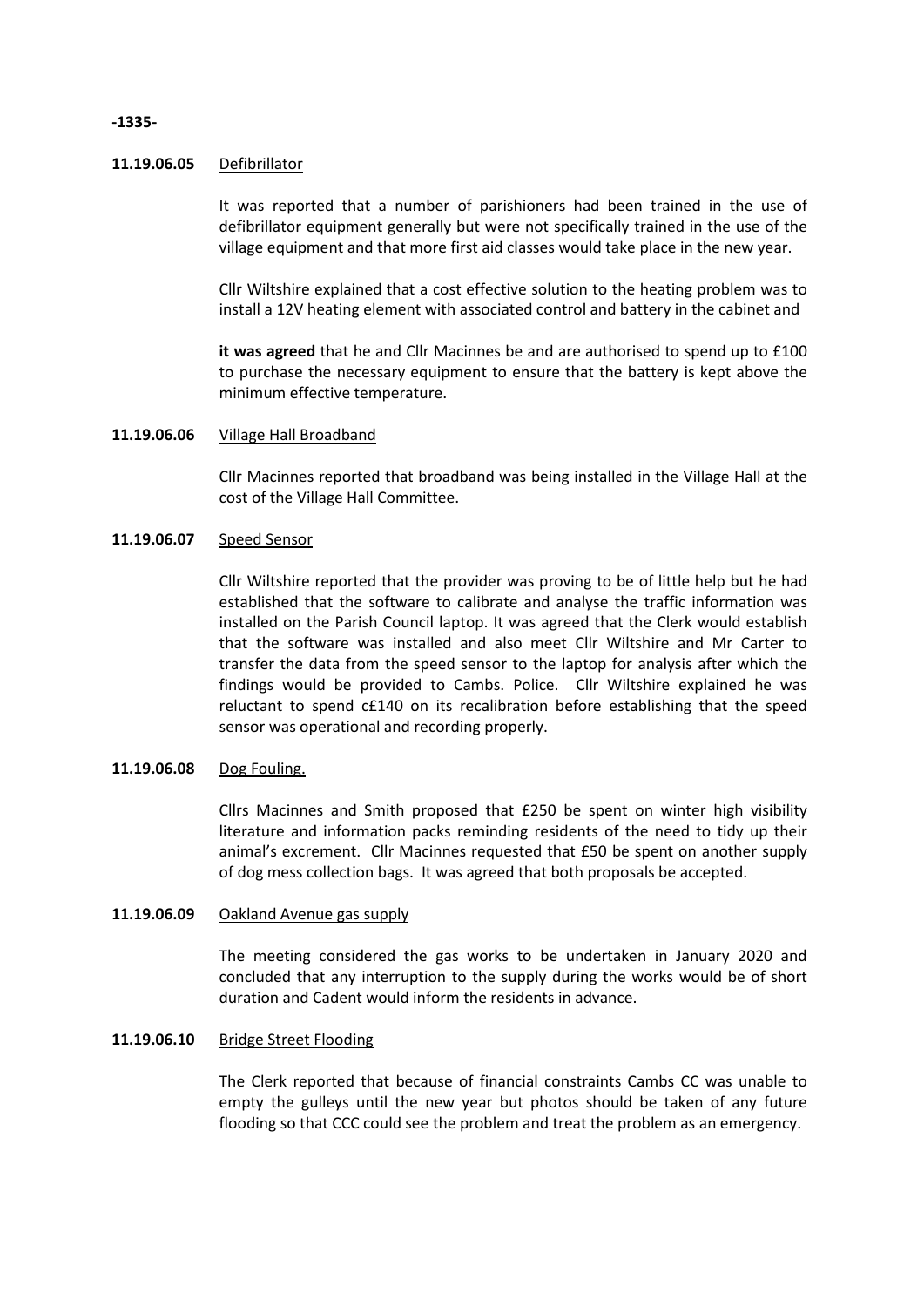## **-1336-**

## **11.19.07 Notification of planning item.**

Kingston House, St Johns Place - Applns 19/02265/HHFUL and 19/02266/LBC Replacement of decayed rafters, section of wallplate and roof tiles, battens and Klober breather underlay and to replace decayed windows.

It was agreed to support the application and the Clerk was requested to write to HDC supporting the applications.

Cllr Rogers left the Meeting

### **11.19.08 Finance**

### **11.19.08.1** To approve accounts for payment: 26<sup>th</sup> November 2019

| Date       | <b>Ref No</b> | Pavee           | <b>Description</b>                                                                                                                                            | Amount £ |
|------------|---------------|-----------------|---------------------------------------------------------------------------------------------------------------------------------------------------------------|----------|
| 26/11/2019 | 426           | Mr. R Waller    | Reimbursement of payment by Mr.<br>Waller to Mr. R Sargent following<br>Council cheques being rejected by<br>bank due to alleged signature<br>irregularities. | 545.00   |
| 26/11/2019 | 427           | Mr. M Woolhouse | <b>Net salary November</b>                                                                                                                                    | 252.00   |
| 26/11/2019 | 428           | Mr. R Jackson   | <b>Playground gate repairs</b>                                                                                                                                | 70.00    |

Cllr R. Waller proposed that the accounts be approved for payment; Cllr R. Bradford seconded the proposal. **It was unanimously resolved** that the payments be approved.

## **11.19.08.2** Income

The Meeting noted the income received during the month.

## **11.19.08.3** Garden Reclaim

The meeting noted the difficulty incurred in paying Mr. R Sargent due to the bank refusing to honour two cheques in each case because of alleged signature irregularities, resulting in Cllr Waller writing a personal cheque to pay the Council's debt and having to be reimbursed.

**11.19.08.04** Income and Expenditure Account

The Meeting noted the income and expenditure account.

## **11.19.08.05** Bank reconciliation

The Meeting noted the bank reconciliation for November 2019.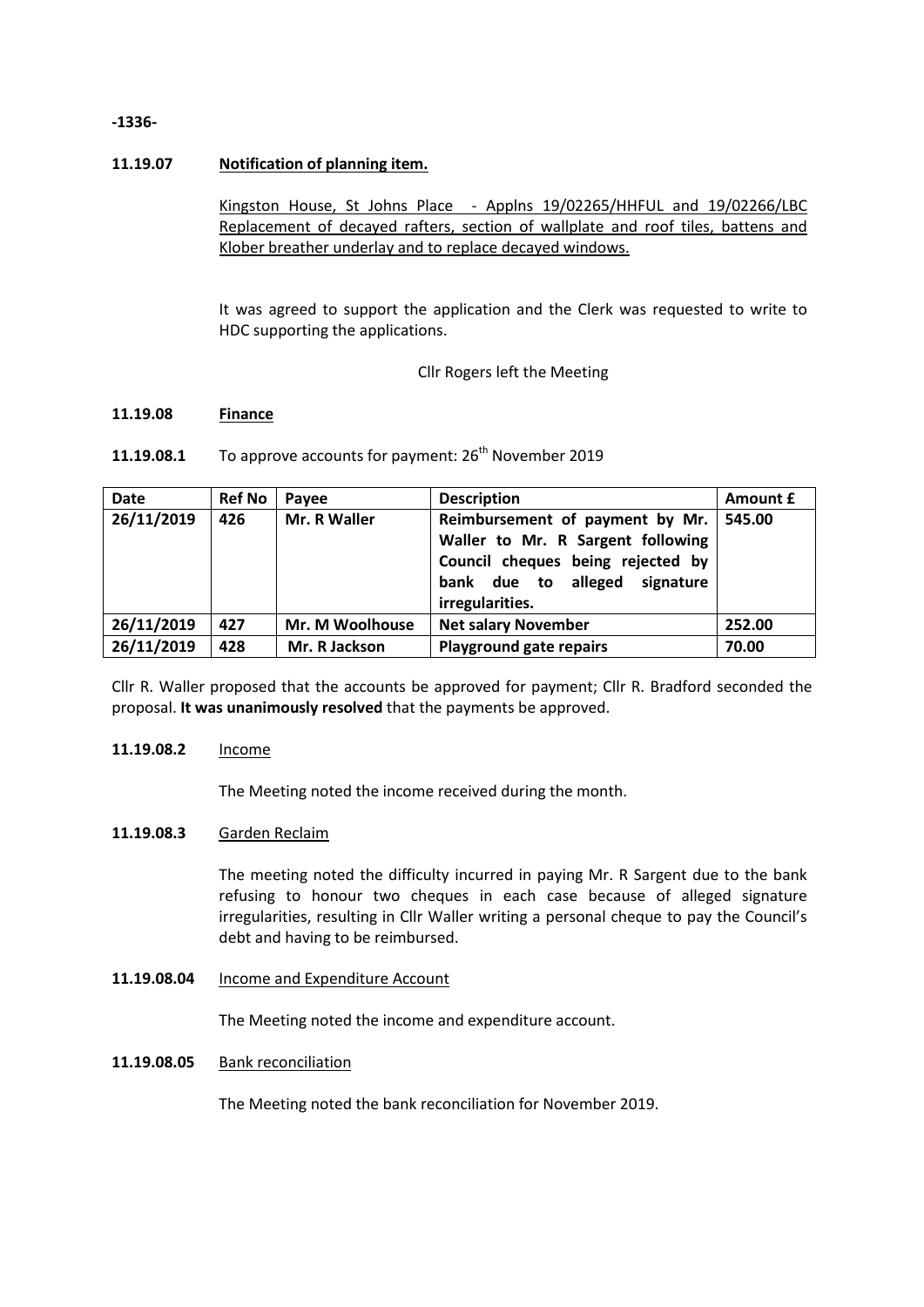**-1337-**

## **11.19.08.06** Bank Balances

The Meeting noted the current and savings account balances of £26,097.25 and £15,858.09 respectively.

## **11.19.08.07** Draft Budget

The meeting considered the draft budget for 2020/21.

Cllr Macinnes had arranged to meet Wicksteed Playground to discuss the required renovations and establish the costs. **It was agreed** that the precept should remain at £15,000 for the2020/21 with the budget being adjusted once the costs were established early in the new year with the repair costs being met from reserves.

## **11.19.08.08** Banking Arrangements

The Clerk explained that he had spoken with two banks with branches in Peterborough and that one, Metro Bank, was willing to provide a community account at no cost to the Council; however the account did not have an online payment facility. He also listed banks with branches in Peterborough, some of which will have branches in Huntingdon/Ramsey to help identify which banks could meet the Council's needs, including internet payment. It was noted that the Council received little or no cash payments, and allotments were paid for by bank transfer as was the precept payment from HDC. The Clerk also agreed to discuss the matter with Mr. M Tew of Bury Parish Council.

## **11.19.09 Traffic, Highways & Road Safety.**

The meeting considered the previously circulated reports from Warboys and Bury Police and noted that was nothing of particular relevance to Wistow.

## **11.19.10. Village Maintenance**

It was reported that the playground gate had been repaired and that contractors were upgrading the street lighting. The broken plank forming part of the bench around the tree in the playground was being produced and would be installed and painted when available.

## **11.19.11 Policing Matters:**

No incidents in the village of Wistow were reported with all alerts posted to the Parish Council's Facebook page / Neighbourhood Watch page.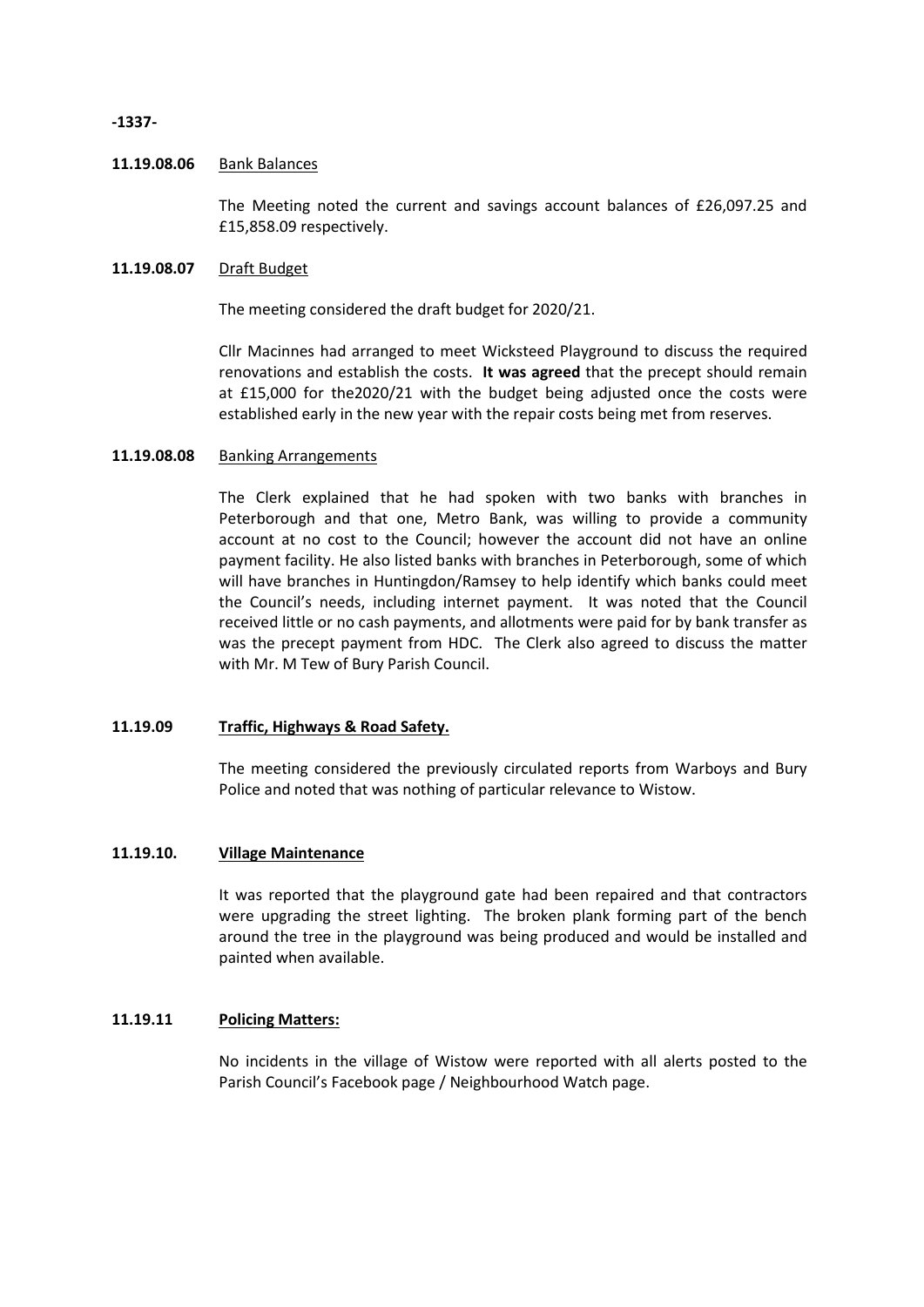## **-1338-**

## **11.19.12 Correspondence and Communications**

- **11.19.12.01** The meeting noted the previously circulated correspondence which members confirmed that they had read.
- **11.19.12.02** The Clerk agreed to circulate matters of importance and exclude those which were for information including e cops bulletins.
- **11.19.12.03** Cllr Wiltshire referred to the survey from Cambs. CC seeking information of measures which parishes were taking to alleviate climate change and suggested that the Council should identify measures which have been or could be taken and so demonstrate that the Council was taking the issue seriously.

It was noted that Mr Tew had prepared a Village Plan and the Clerk offered to establish if it was within the files provided upon taking up the post.

(Secretary's Note: Cllr Smith subsequently provided a copy of the Village Plan)

### **11.19.14 Verbal reports from Parish Councillors on matters arising from their portfolio responsibilities.**

The Meeting received verbal reports from Councillors on matters arising from their portfolio responsibilities

**11.19.14.01** Litter /Play area Cllr. Bradford / Cllr. Macinnes

> It was reported that the playground gate had been rehung and that the plank for bench around the tree was being produced.

**11.19.14.02** Countryside Cllr Gregory

Cllr Bradford confirmed that there was nothing to report.

**11.19.14.03** Village Hall Cllr. Bradford

> It was reported that plans to improve the village hall were being developed. In addition a grant application was being prepared to assist in its refurbishment.

**11.19.14.04** Website Cllr. Smith

The Clerk reported that it was functional but more training was needed.